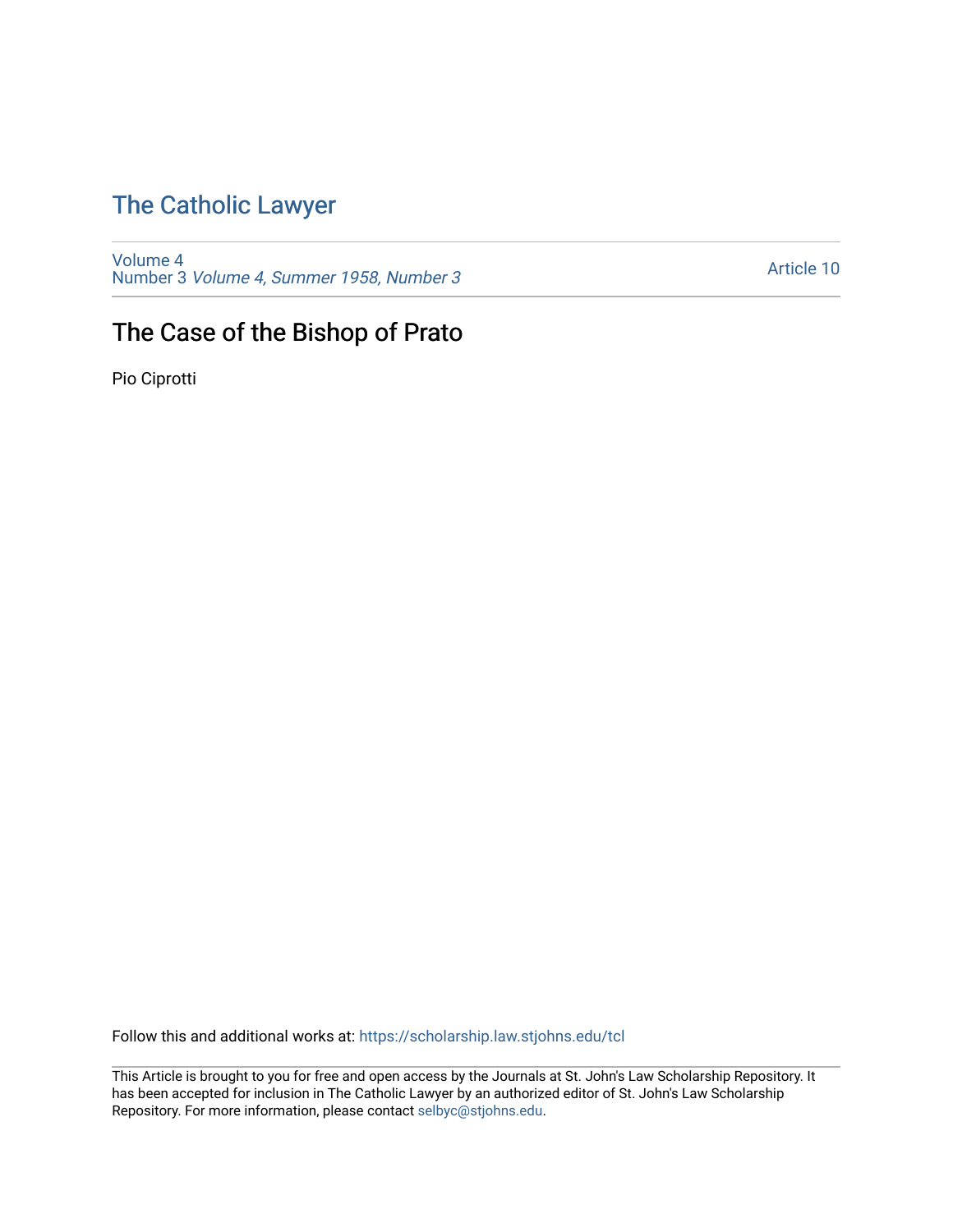# **THE CASE OF** THE BISHOP OF PRATO<sup>\*</sup>

#### **Pro** CIPROTTI\*

**T** HE TRIAL OF THE BISHOP OF PRATO is the first criminal proceeding **brought in Italy since 1870 against a bishop upon the basis of an act** performed by him in exercise of his functions. Accusations of "abuse of electoral propaganda" have been made on several occasions, but in each case the instructing magistrate dismissed the information upon the grounds that it failed to charge a crime. The accused bishops, therefore, were not brought to trial.

It is for this reason that public opinion in Italy has been so disturbed by the trial of Bishop Fiordelli.

## **The Facts**

The Bishop of Prato had been pursuing for some time a vigorous pastoral campaign to make his people mindful of the grave sin and the canonical sanctions incurred by Catholics who attempt civil marriage.' The first pastoral letter issued by Bishop Fiordelli as Ordinary of Prato, in Lent of 1955, set out the Catholic doctrine on marriage and the family

tTranslation by Rev. William F. Cahill, Professor of Law, St. John's University School of Law.

<sup>\*</sup>J.S.D. (1934), University of Rome; J.C.D. (1935), Pontifical Lateran University; admitted to practice before the Sacred Roman Rota, the Italian Courts and the Supreme Court of Cassation. Professor of Canon Law, University of Rome (1940- 43, 1948-55); Professor of Comparative Law and of Italian Ecclesiastical Law, Pontifical Lateran University.

**<sup>1</sup>** In view of the fact that Italian law gives full civil effect to a religious marriage registered with the civil authorities, the Sacred Congregation of the Sacraments has, since 1929, forbidden Catholics in Italy to celebrate civil marriages. Where the civil law does not recognize the religious marriage, Catholics are permitted to have a civil ceremony in addition to the ecclesiastical one.

By applying for a "notification" of civil marriage instead of giving notification at the town hall that they would be married before a priest, these young people publicly declared that they considered the civil marriage a valid one. The "notification" in Italy is similar to the marriage license in America except that the former indicates whether the parties intend to have a civil or a religious ceremony.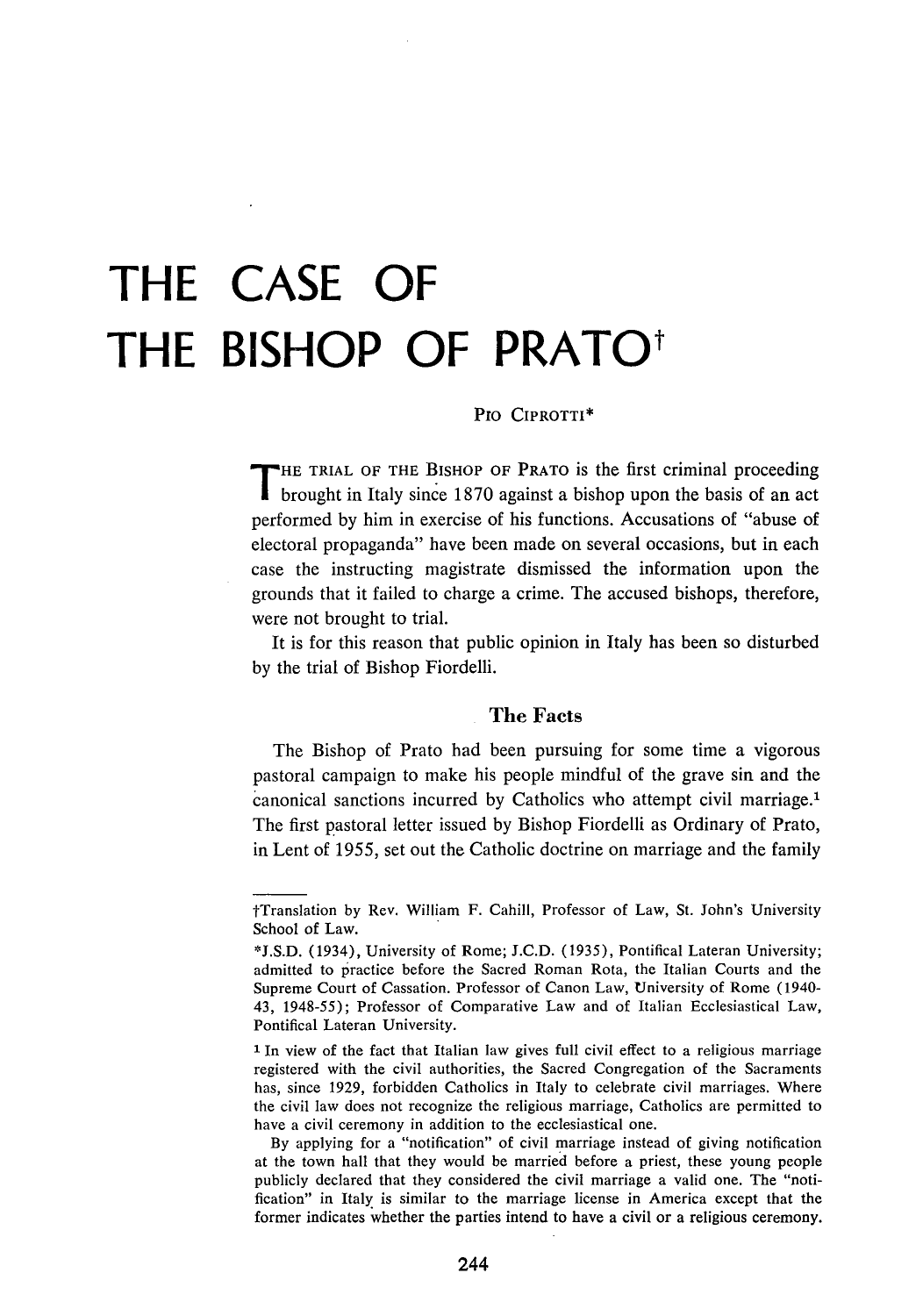#### BISHOP **OF PRATO**

as a countermeasure to a communist propaganda campaign directed to discourage church marriages.<sup>2</sup> In response to that pastoral, a communist periodical published at Prato offered an article entitled *The Bishop is the Enemy of Motherhood and Humanity.* A Catholic



young woman of Prato, in spite of the repeated admonitions of the Bishop, publicly declared her intention to contract a civil marriage with a young communist. Thereupon the Bishop sent to PIO CIPROTTI<br>the priest of the

young woman's parish a pastoral letter to be read to the faithful in church on the 12th of August, 1956, the day on which the civil marriage was to take place. The civil ceremony was celebrated on that day with much publicity. Those who attended were invited to a restaurant on the Cathedral square, and the newlyweds stood before the Cathedral to receive the congratulations of their friends. The text of the Bishop's letter follows:

#### To the Very Reverend Provost of St. Mary of Help, Prato:

Today, the 12th of August, two of your parishioners who have refused a religious marriage will marry at the Town Hall. The ecclesiastical authorities have made every

**2** Pope Pius XI, in his Encyclical Letter on Christian Marriage, *Casti Conubii,* Dec. 31, 1930, attributed to the "destroyers of society" this proposition: ". **.** . that the civil act (which they call *civil marriage)* is to be regarded as the true nuptial contract; while the religious act is something superfluous or, at most, an indulgence to superstitious people."

effort to prevent this most serious sin. This gesture of open and contempuous repudiation of religion is an occasion of deep sorrow for the priests and for the faithful.

For two baptized persons "so-called civil marriage" is no marriage at all, but only the inception of a scandalous concubinage. Therefore, you the Provost shall characterize these two persons as public concubinaries, in the light of Christian morality and of the laws of the Church, and, in accordance with Canons 855 and 2357 of the Code of Canon Law, you shall consider for all purposes Mr. MB and Miss LN as public sinners.3

a The pertinent sections of the Canons cited in the Bishop's letter are the following:

- Can. 855, §1: Publicly unworthy persons are to be barred from the Eucharist; such are the excommunicated, the interdicted, and the notoriously infamous; unless their penitence and amendment be established, and until they have repaired any public scandal.
- Can. 2357, §2: Persons who have committed a public crime of adultery, or who have been living publicly in concubinage, or who have been lawfully convicted of other crimes against the sixth commandment of the decalogue are to be barred from legitimate ecclesiastical acts, until they shall have given signs of true repentance.

The following portions of other Canons have reference to the penalties set out in the letter:

- Can. 2195, §1: The term crime, in ecclesiastical law, signifies an external and morally imputable violation of law to which is attached a canonical sanction, at least an indeterminate one.
- Can. 2197: A crime is: 1°. *Public*, if it is already a matter of common knowledge, or if the circumstances in which it was committed or those which now bear upon it are such that prudence warrants and urges the judgment that the crime will easily become commonly known; 2°. No*torious in law,* after the sentence of a competent judge has become res judicata, or after the offender's judicial confession made in accordance with Can. 1750; **3.** *Notorious in fact,* if the crime is publicly known and was committed in such circumstances that guilt can neither be concealed nor legally excused; 4. *Occult,* when it is not public; *materially occult,* if the crime itself is not known; *formally occult,* if the legal responsibility is not known.

Can. 1240, §1: The following persons are to be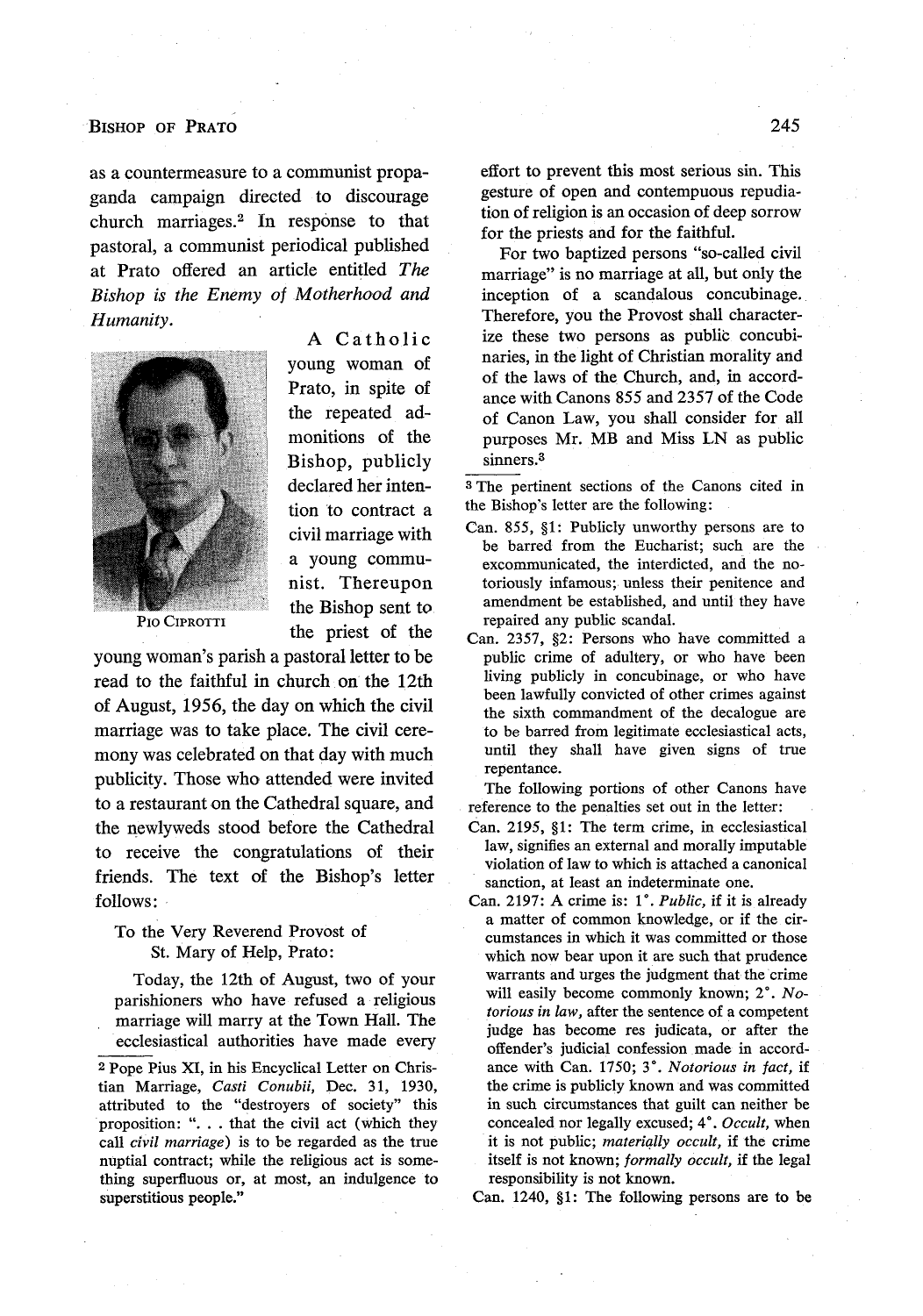**All** the sacraments shall be denied them, their house shall not be blessed, they shall not be accepted as sponsors in Baptism or Confirmation, religious funeral services shall be denied them. But prayers shall be offered for them, that they may repair this most grievous scandal.

Finally, since the ecclesiastical authorities find that the parents of these persons have failed gravely in their duty as Christian parents, **by** permitting this enormously sinful and scandalous proceeding, at Easter you shall deny the Holy Water to the B family and to the parents of **LN.** This letter is to be read to the faithful.

#### (Signed) Peter Bishop of Prato

As **by** the letter itself **he** was directed to do, the pastor read the letter to the faithful during the Masses on the 12th of August, and later he published it in the parish bulletin.

Upon the basis of these facts the parties to the civil marriage, the groom's mother, and the bride's father lodged a complaint of defamation. Later, the bride's father withdrew from the case.

The instructing magistrate bound over the Bishop and the pastor for trial, although the Public Prosecutor **had** requested dismissal **"...** because the facts alleged do not constitute a crime."

The Tribunal of Florence, after a six-day trial (February 24-March **1, 1958),** gave sentence. The court fined the Bishop 40,000 lire, finding him guilty of defamation with the extenuation of having acted from motives of particular moral and social significance, and with general extenuating circumstances. The court discharged the pastor, finding that he acted in the belief that he was performing his duty. Again at the trial, the submissions of the Public Prosecutor were not accepted by the judges. Arguing that the Bishop and the pastor had acted in fulfillment of a duty, though in excess of the limits thereof, he had asked that both be discharged, for want of malice.

The complaining parties were represented by three lawyers, none of whom are practicing Catholics. The Public Prosecutor and three of the four defense attorneys practice the Catholic religion.

Before the trial began, the Bishop and the pastor had sent to the President of the Tribunal letters in which they explained the reasons which prevented their attendance at the trial. The following is the text of the Bishop's letter to the President:

With all respect, I wish to explain to you the reasons why I believe I cannot attend the hearings in the action brought against me.

Although I am so determined, let me say immediately that nothing could be farther from my intention than to be lacking in my regard for the Tribunal over which you preside. Having myself a place in the Magistracy of the Church, I am well aware of the dignity and the high office of a judge. I beg you, therefore, to credit my profound esteem and appreciation.

My conscience as Bishop, however, obliges me not to present myself, for the fact upon which I am to be tried is nothing else than an act done in exercise of my spiritual power; a determination made **by** me in exercise of my episcopal jurisdiction, for the purpose of fulfilling a duty imposed upon-me **by** the pastoral ministry.

You, Mr. President, are aware of the facts. Being advised that two persons, baptized in the Catholic Church and belonging to my diocese and for whose souls, therefore, I am answerable to God, intended to become joined to each other **by** a civil ceremony only, I was obliged as Bishop to call in one of them, who was still a practicing Catholic, and to put before her, with the

denied ecclesiastical burial, unless before death they gave some sign of penitence:

**<sup>6.</sup>** Other public and manifest sinners.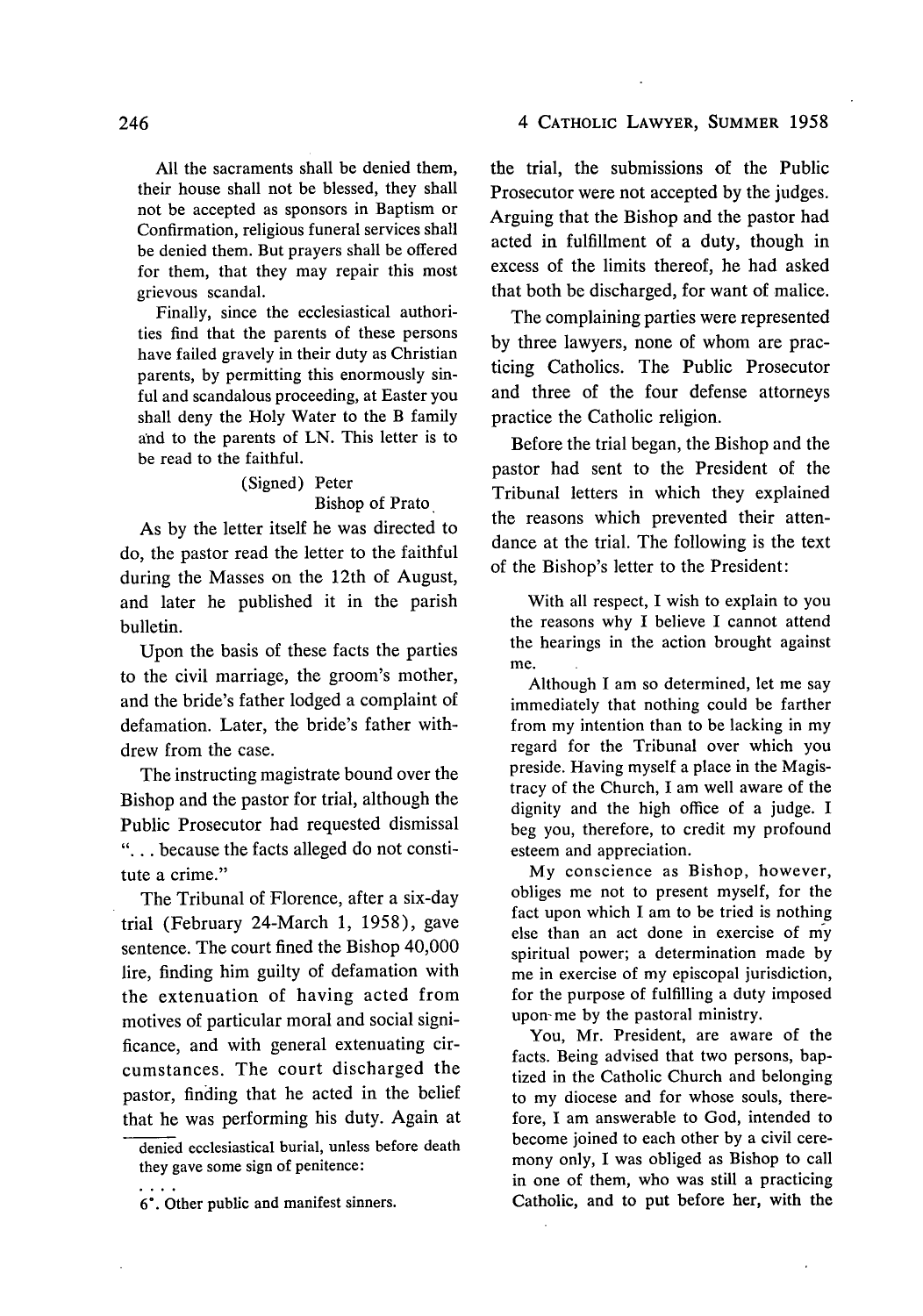anguished affection of a father, what a grave sin it is for a Catholic to repudiate religious marriage; a sin so much more inexcusable in view of the fact that in Italy all the civil effects are secured by religious marriage. I exhorted and entreated her to abandon her intention, and not to reject wilfully the blessing of God for herself and the home she thought to found.

To my profound sorrow I was not listened to.

Confronted with the wide publicity which had been thrown purposefully around the deplorable fact; considering the grave scandal which this publicity had provoked among the Christian people of my diocese, and not having been able to overcome the obstinacy of the persons to be married, I saw myself constrained to explain publicly the lamentable conditions in which their deed would place them before the Church, and the canonical sanctions which would be thus incurred. And yet, not even then was I prepared to abandon hope that those to whom my exhortation had given no pause might turn back when confronted with the grievous consequences of their offense.

Permit me, Mr. President, to explain with what bitterness I have been obliged to observe how the children of darkness busy themselves, by any and every means, to take away from my diocesans the light of the Faith and the comfort of religious practice. While these persons try to urge my people into merely civil unions, I, as Bishop, have esteemed and do still esteem it my duty to defend the dignity of the Sacrament, the sanctity of the domestic hearth, being persuaded that in the Christian holiness and integrity of the family lies the foundation of the true weal of the Church and of the Nation.

For all these reasons, you will understand why I must prevent my position from appearing or being construed as an admission that an act having to do with "the spiritual government of the faithful" may be subjected to the adjudication of a civil magistrate, for the liberty of that government is guaranteed by the Lateran Pacts and solemnly proclaimed by Article VII of the Italian Constitution: "The State and the Catholic Church are, each in its own order, independent and sovereign."

For my conduct in the "spiritual government of the faithful" I must answer to my conscience as Bishop, to the Supreme Pontiff, and to God. I would not wish ever to bear the grave responsibility of not having so comported myself as to prevent, as far as in me, that the liberty of the Church should be prejudiced or that the Concordat should suffer a breach.

I am confident that you, Mr. President, in the evenness and clarity of your mind, will evaluate justly my anxieties and my resolve.

The Tribunal did not embrace the thesis set forth by the Bishop in his letter and therefore held that they had jurisdiction to adjudicate the Bishop's action.

Now that the Tribunal has given its judgment one sees that the magistrates have explored various lines of argument which pointed to different conclusions in each stage of the proceeding.

Indeed, in the first inquiry the Public Prosecutor maintained that the letter was not defamatory, because it contained purely religious evaluations of the conduct of the complainants **-** comments which could not have injured anyone's reputation, and because the letter was written by the Bishop in exercise of his functions of Church government.

At the trial, the Public Prosecutor argued that the letter was defamatory, yet that in view of Article I of the Concordat<sup>4</sup> the Bishop had committed no crime provided he acted in accordance with Canon Law, but that he was guilty of defamation if his conduct did not conform to Canon Law; therefore the Public Prosecutor argued that the Tribunal was competent to adjudicate upon the Bishop's act, to determine whether

<sup>4</sup> See text, *infra,* p. 250.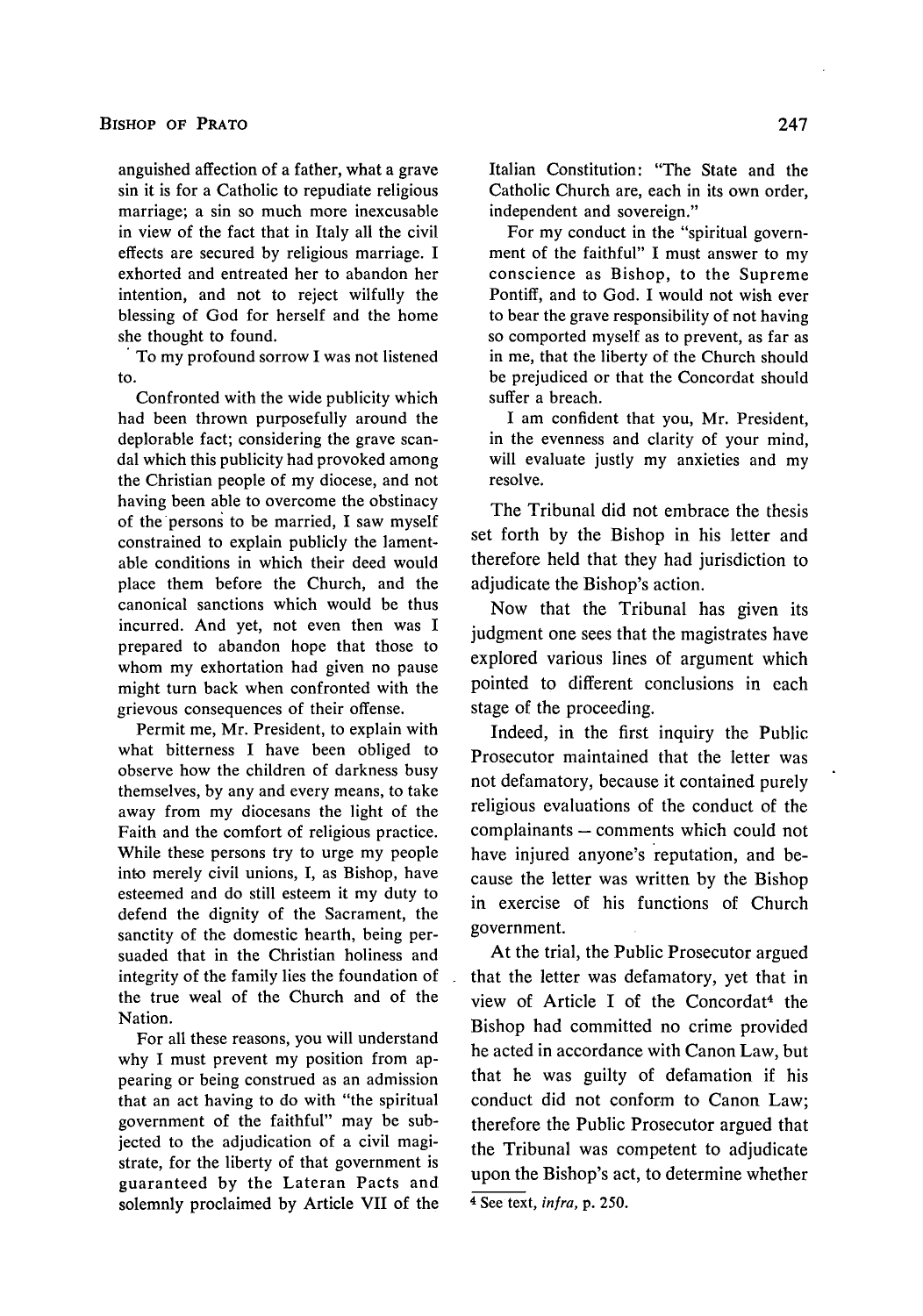#### 4 CATHOLIC LAWYER, SUMMER **1958**

it was or was not done in accordance with the laws of the Church, and he concluded that the act was done according to those laws in as much as the two persons who contracted civil marriage were denominated public sinners, but that the act did not accord with church law in denominating those persons as concubinaries. In spite of this latter conclusion, the Public Prosecutor asked that both the Bishop and the pastor be discharged, because they had acted in good faith, that is, in the belief that their conduct was within the limits of their right and their duty.

The Tribunal, on the contrary, was of opinion that they need not determine whether or not the Bishop's act conformed to Canon Law, that being an internal question of the government of the Church, whose sovereignty is unquestioned; but the Tribunal held that they must adjudge whether the Bishop's act, though it issued within a juridical order distinct from that of the State, may or may not have overstepped the limits between the two juridical orders, and particularly whether or not the act may have breached any right guaranteed to citizens by Articles II and III<sup>5</sup> of the Constitution. Passing then to a consideration of the episcopal document, the Tribunal found there a violation of such rights, holding that it was injurious to reputation.

Now the case is to be adjudicated by the Court of Appeals of Florence, where appeal

5 The Italian Constitution of December 27, 1947:

- Art. **11** The Republic recognizes and guarantees the inviolable rights of man, both as an individual and in the social groups in which he develops his personality, and it requires the fulfillment of the irrevocable duties of political, economic and social solidarity.
- Art. III All citizens have the same social dignity and are equal before the law, without distinction of sex, race, language, religion, political opinion, personal and social conditions.

has been taken by the attorneys for the Bishop and the pastor. From the determination of the Court of Appeals, recourse may be had to the Supreme Court of Cassation.

### The Penal Code

Article 595 of the Penal Code punishes with imprisonment of from fifteen days to a year, or a fine of from 400 to 80,000 lire, "anyone who, communicating with a number of persons, harms the reputation of another."

Article 51 of the same code excludes punishment of one who acts in exercise of a right or in fulfillment of a duty imposed by law or by a lawful direction of the public authorities; and, by Article 59, punishment is excluded in respect of one who erroneously believed that his act was in exercise of a right or in fulfillment of a duty.

The Tribuhal evidently held that the Bishop's decree was within the contemplation of Article 595, and that Articles 51 and 59 had application to the case of the pastor, but not to the case of the Bishop.

Under Article 596 of the Penal Code, one guilty of defamation is punished even though the facts which he has attributed to the person offended be true and notorious. Yet, when the offense consists in the attribution of a determined fact, there are some cases in which the defamation is not punished if it can be shown that the fact is true.

In the case of the Bishop of Prato, the question of the truth of the fact was not an issue; he was not accused of having attributed to the complainants a determined fact, but of having called them "public sinners" and "concubinaries."

Let us see whether the Bishop's letter can be considered *defamatory,* and whether or not its issuance was for him the exercise of *a right* or the fulfillment of a *duty.*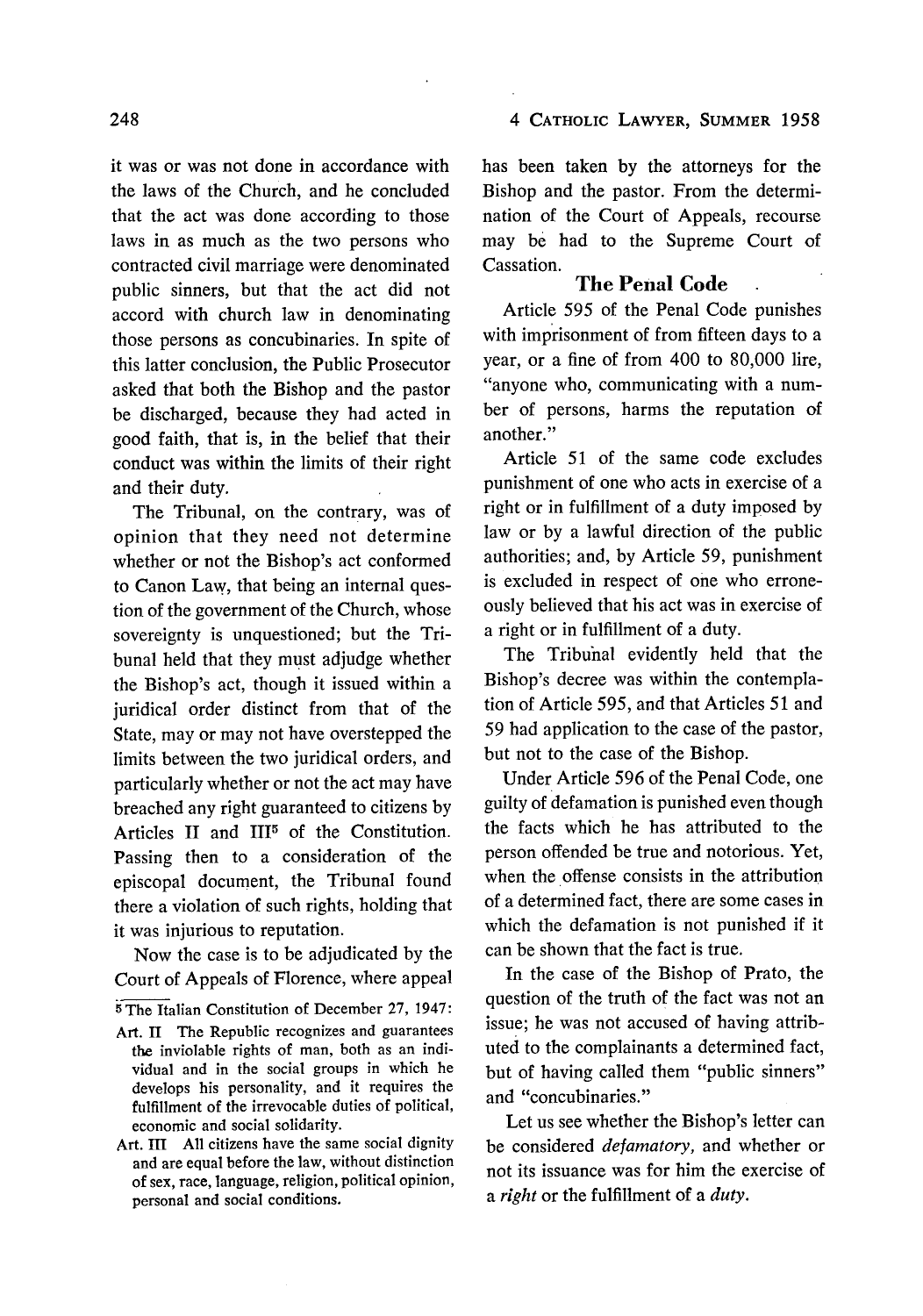The Bishop of Prato, in his letter, brought to the attention of the faithful  $-$  in order that they should understand well the gravity of the offense and be deterred from similar conduct **-** the classifications "public sinners," "concubinaries," etc. and the canonical sanctions incurred automatically under the law of the Church by the two persons who had attempted to marry by a civil ceremony.

Clearly, now, this can be said of any of the' persons affected by the Bishop's letter. If such a one professes Catholic doctrine, he cannot view as a legal offense a document whose issuance the principles he professes made obligatory upon the Bishop, nor can he so view an act which is merely an application of the same principles. If, *on'* the contrary, a person affected by the letter dissents from the Church, he surely cannot take it as offensive to his reputation **-** rather he may congratulate himself **-** if the Church declares him a transgressor of the laws of God and of the Church, which laws he boasts he will not observe.

And, on the other hand, Articles III, VIII and XIX<sup>6</sup> of the Italian Constitution

All religious professions, which are not Catholic, have the right to organize themselves according to their own principles, insofar as these are not in conflict with the juristic order of Italy. Their relations with the State are regulated **by** laws based upon agreements with the respective representatives.

indicate that it is a matter of indifference to the State that a citizen profess one religion or another, or that he fulfills or neglects his religious duties. If this be so, then the State cannot logically consider injurious to reputation the act of saying  $-$  as the Bishop of Prato said in substance  $-$  that Titius and Caia have transgressed the precepts, even the grave precepts, of God and of the Church. Further, it is beyond question that the expressions employed in the Bishop's letter, "public sinners," "public concubinaries," "inception of a scandalous concubinage," are directed to characterize the deed and its doers in a purely religious scope, that is, before God and the Church, and to characterize them within the juridical order of the Church, before the Canon Law, and not in the scope of the State or of social relations. This conclusion follows from two conceded propositions. It is conceded that the author of the letter was the Bishop writing as head of the diocese, acting in exercise of his power of ecclesiastical government and of his pastoral ministry. And the letter itself indicates that the characterizations employed therein are drawn from texts of church law, specifically, from Canons of the Code of Canon Law which are accurately cited in the letter. Finally, one reads in the letter complained of this phrase, "in the light of Christian morality and of the laws of the Church."

Furthermore, if the Bishop had said simply that Titius and Caia are to be considered public sinners and concubinaries, without explaining why, perhaps it might be said that these expressions were injurious to the reputations of Titius and Caia. But the Bishop has said that these characterizations apply to Titius and Caia because they have contracted civil marriage, and so, if it does not harm their reputation to say that they

**<sup>6</sup>** Art. III **All** citizens have the same social dignity and are equal before the law, without distinction of sex, race, language, religion, political opinion, personal and social conditions. Art. VIII **All** religious professions (confessioni) are equally free before the law.

Art. XIX All have the right to profess freely the religious faith to which they adhere, in any form, individually or in association, to spread their faith and to worship publicly or privately, provided that the ritual involved is not contrary to good morals.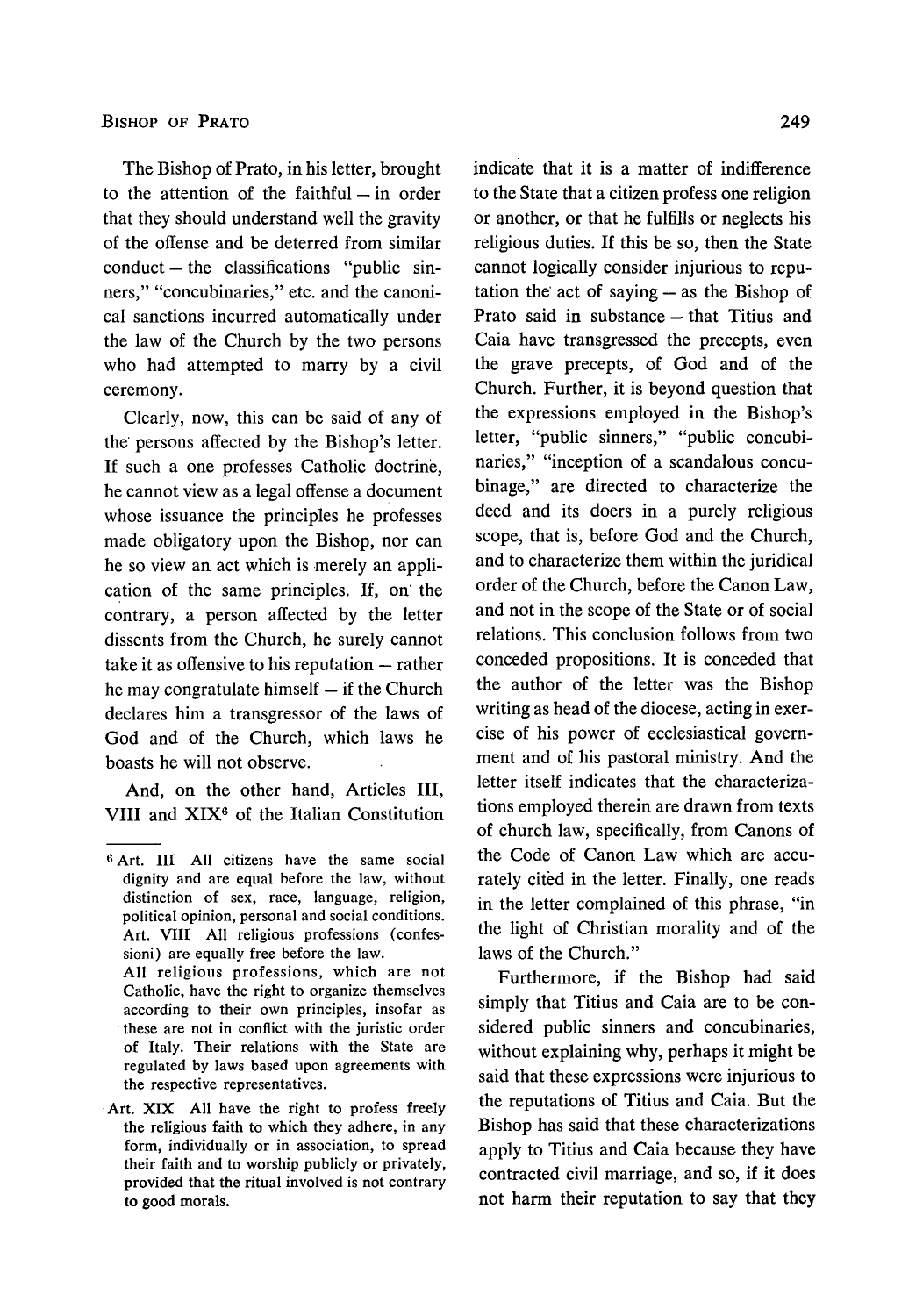#### 4 CATHOLIC LAWYER, SUMMER 1958

have contracted a civil marriage, the Bishop's letter is not injurious to them. Indeed, all Prato already knew that those two persons had contracted civil marriage, and some citizens of Prato had judged the celebration of this civil ceremony a wrongful thing, while others had judged it not wrongful. The contempt in which the former held the two young persons, and the esteem in which the latter held them, certainly could not be increased or diminished by the Bishop's letter. This letter, therefore, cannot be considered defamatory, for it has not harmed the reputation of the two persons to any degree beyond what their reputations had already suffered by their own act of celebrating a civil marriage.

The Bishop **-** as everyone knows **-** is, in the legal system of the Church, at the same time a lawmaker, a governor, and a judge. No one ever dreamed of accusing of defamation a judge who in giving sentence characterized, for example, as a thief, one who had stolen: there is no question of Jefamation here, but simply a necessary justification of what the sentence directs.

In the current year, on January 18th, a decision of the Second Session of the Court of Cassation called concubinaries those who cohabit after celebrating a religious marriage in such circumstances that it is deprived of civil effects. No one has laid an information against the judges who signed that sentence.

# **Right and Duty According to the Law of the State**

If one grants that the Bishop acted in conformity with the law of the Church, then from that very fact it must follow, in the view of the State's law, that he acted in the exercise of a right.

It is a fact, as Article VII of the Con-

stitution<sup>7</sup> declares, that in Italy relations between the Church and the State are regulated by the Lateran Pacts (the Treaty and the Concordat), and these Pacts are also the law of the State. By Article I of the Treaty, the Catholic, Apostolic, Roman religion is the only religion of the State; that this Article remains in effect has been reaffirmed by the Constitutional Court in its Sentence numbered 125, dated November 28-30, 1957.

Through Article I of the Concordat, the Italian State **". .** . assures to the Catholic Church the free exercise of spiritual power, the free and public exercise **...** of its jurisdiction in ecclesiastical matters"; and further, "where it is necessary, [the State] accords to ecclesiastical persons, for the acts of their spiritual ministry, the protection of its authorities."

From this it follows that whatever scope is given by the laws'of the Church to the jurisdictional power of the Church is consented to by the State, and acts done in exercise of that jurisdictional power cannot, therefore, be viewed from the standpoint of State law as wrongful or, much less, criminal. Consequently, Article 51 of the Penal Code, quoted above, is applicable to ecclesiastical authorities who exercise the Church's jurisdictional power.

Article II of the Concordat is nothing other than an application of these principles to a particular hypothesis. The Article declares:

"Both the Holy See and the Bishops may publish freely, and they may post within

<sup>7</sup> Art. VII The state and the Catholic Church are, each in its own order, independent and sovereign. Their relations are regulated by the Lateran Pacts. Modifications of the Pacts, accepted by both parties, do not require proceedings for revision of the Constitution.